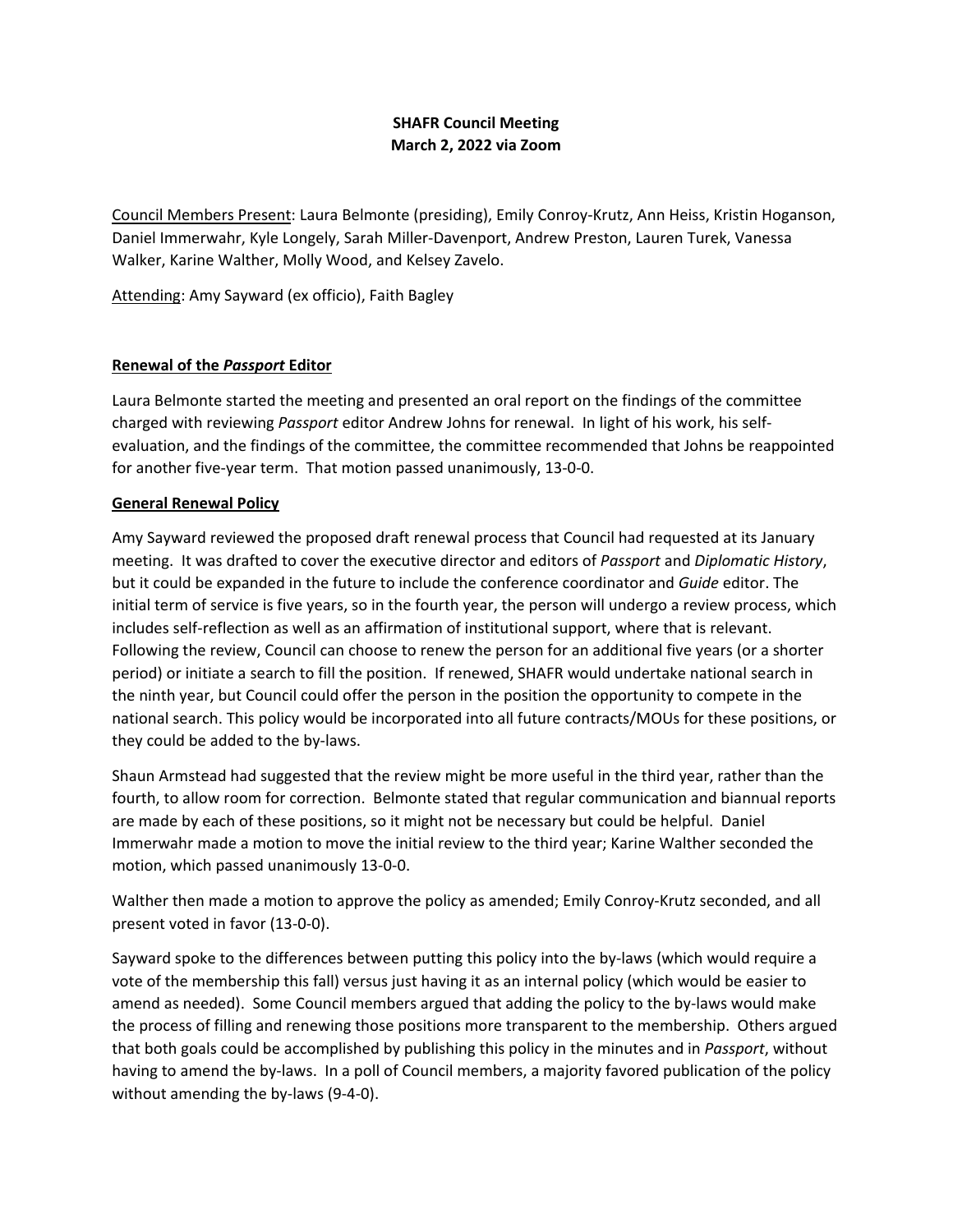#### **Sanctions and Appeals Committee**

Sayward guided Council through the key points of the draft of the Sanctions and Appeals Committee operating procedures, which were drafted in response to questions proposed by the Code of Conduct Review Team (CCRT). The June 2021 Council meeting had established the committee will consist of five members, and the draft policy recommended that it respond only after the CCRT and External Investigator had reviewed accusations and levied initial sanctions (such as removal from the conference), which would occur immediately. The Sanctions and Appeals Committee would meet subsequently to decide on any additional sanctions; its minutes would remain confidential and become part of the official paper file in the Executive Director's possession, which would not be archived. The Executive Director would also be responsible for communicating the committee's decisions and for collecting/communicating any no-contact orders ahead of SHAFR events.

For the appeals section of the policy, the draft policy took the stance that if an offense had been serious enough to warrant a decision for expulsion from the organization by the Sanctions and Appeals Committee, such a decision would likely not be revisited unless exculpatory information had come to light. In other cases, the person could appeal after two years by presenting either exculpatory evidence or that steps they had taken to make amends. The Sanctions and Appeals Committee could also get a statement from the target of the behavior, which would be solicited through the Executive Director, who would also supply the committee with the original documentation. The Sanctions and Appeals Committee will decide whether to hear the appeal and whether to uphold, remove, or reduce sanctions.

A clarifying question was about a target of harassment who chose to remain anonymous at the time of the complaint. Sayward clarified that there could be no follow-up in such a case, and in any other case, the target would decide whether or not they wanted to be involved in the appeal process. There was discussion about whether the Sanctions and Appeals Committee would still meet if the external investigator did not recommend sanctions, and there was consensus that the committee would not meet if neither the external investigator nor the Code of Conduct Response Team (CCRT) recommended sanctions.

There was also discussion on whether the Sanctions and Appeals Committee would meet during the conference. Some suggested that the external investigator—responding to a CCRT report—should make a recommendation to the Sanctions and Appeals Committee, which would make the ultimate decision about in-conference sanctions (such as issuing a warning or expelling a person from the conference). However, others suggested that the external investigator should make that decision in order to ensure that there would be no appearance of a conflict of interest. In this case, the SHAFR President would notify the offender of the external investigator's sanction and would work with the Executive Director to execute that sanction. The Sanctions and Appeals Committee would, in this scenario, only meet after the conference and decide on any subsequent sanctions in the event that the CCRT and/or external investigator recommended further sanctions beyond the scope of the conference. Council also pointed out that this policy would not only apply to the conference but to all other SHAFR-organized events, therefore the wording in the draft policy should recognize that.

There was also discussion of how conflicts of interest would play out in terms of the membership of the Sanctions and Appeals Committee and what language to add to the draft policy to reflect this issue. In the case of a committee chair identifying a conflict of interest, there was consensus that the SHAFR President would ask another member of that same committee to fill in. In the case of a conflict of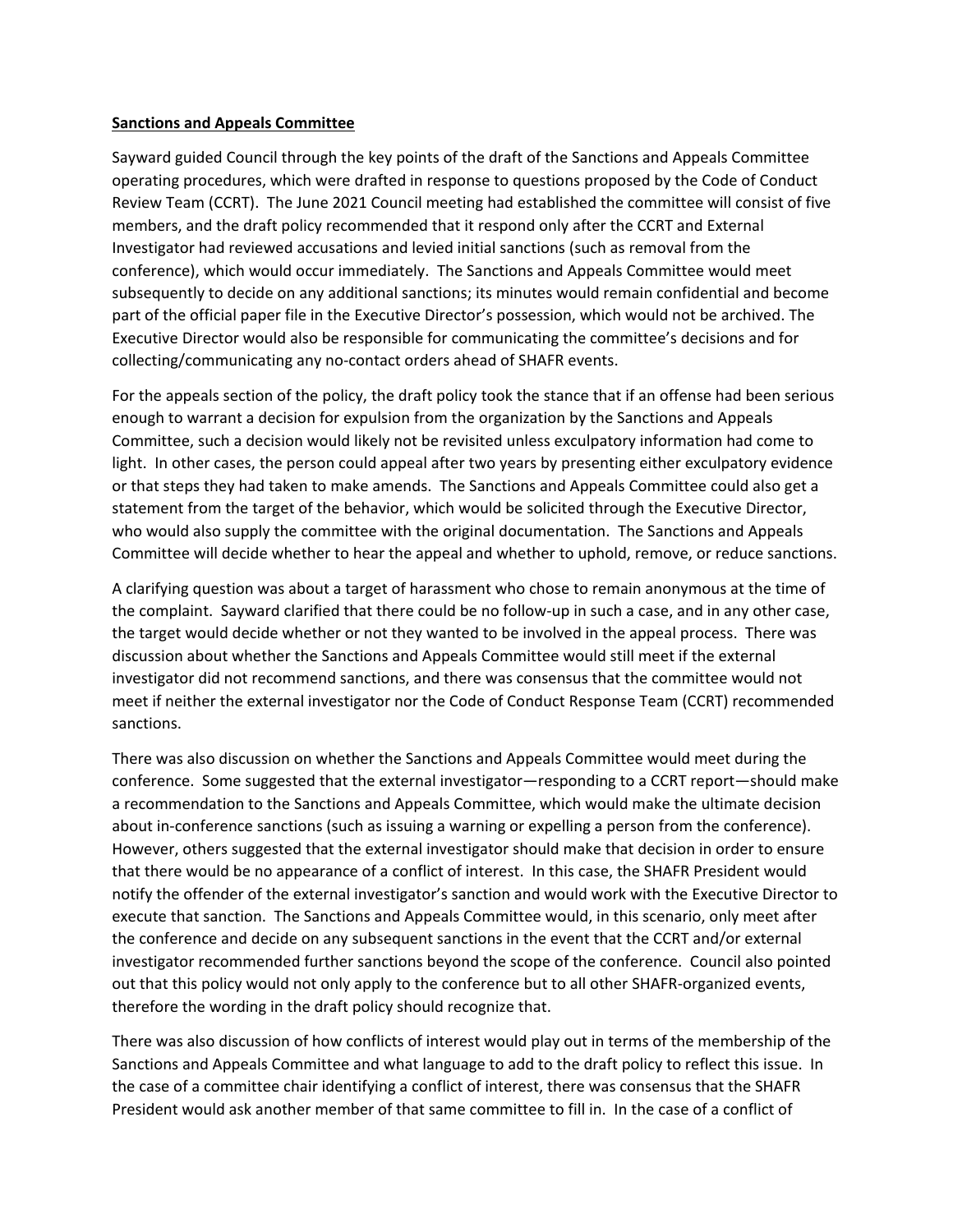interest by the President and/or President-Elect, there was agreement that a former president could be asked to step in. In defining what type(s) of relationship would/should trigger a recusal, there was discussion of how close of a relationship might prevent someone from making an objective finding. Council requested that the Executive Director review and utilize the existing conflict-of-interest policy in a subsequent draft of this policy. The question of conflict of interest also came up in terms of whether there would or would not be an inherent conflict of interest if a member of the Sanctions and Appeals Committee who had been involved in an initial verdict was on the committee when it heard an appeal of that same verdict.

Council instructed the Executive Director to distill this feedback into a revised policy for further Council review and vote in a timeframe that would allow it to be in place ahead of the June conference. Additionally, the Executive Director was instructed to contact the external investigator ahead of each year's conference (rather than the head of the CCRT).

## **Decision on the Future of** *The SHAFR Guide*

Building on its January discussion, the Executive Director had provided documentation and three basic decisions that Council could make about the future of *The SHAFR Guide*: to negotiate a new contract with Brill to publish the *Guide*, to discontinue publication of the *Guide*, or to move the *Guide* in-house as a member benefit. Council believed that the usage statistics by SHAFR members demonstrated that the *Guide* was useful to people, and Sayward affirmed that Alan McPherson was willing to continue as the editor of the *Guide*. There being no financial advantage to moving the *Guide* in-house, which was also a problematic proposition given the current flux in the state of the website, Andrew Preston moved that SHAFR continue publishing the *Guide* with Brill; Lauren Turek seconded the motion, which passed unanimously (13-0-0).

# **Webpage Update**

Sayward reported to Council on the new process for updating the shafr.org website, which will be spearheaded by the Electronic Communications Editor (Brian Etheridge) and his advisory committee, who, instead of issuing a general Call for Proposals (CFP), are identifying websites of historical organizations that are particularly strong and then interviewing their designers in a process more akin to the process by which the Program Committee and President chose the on-line platform for the 2021 SHAFR Conference. The Electronic Communication Advisory Committee hopes to have a recommendation for Council by its June meeting.

#### **Request for Funds from Electronic Communications Advisory Committee**

A further item of business from the Electronic Communications Advisory Committee was a budget request for materials and services needed to interview SHAFR members at the June conference on the Tulane campus that would then be developed into three podcasts. There was general discussion by Council about whether these would be on-going expenditures. Some suggested that if podcasts become a regular element of SHAFR electronic communications that we might seek to do the editing in-house. Belmonte suggested that this was best considered as a pilot project to support our newly hired Electronic Communications Editor who would not otherwise be able to request funds ahead of the conference. Immerwahr made a motion to approve the \$2000 budget; Walther seconded, and the motion passed unanimously 13-0-0. However, Council requested by September 1<sup>st</sup> a document from the